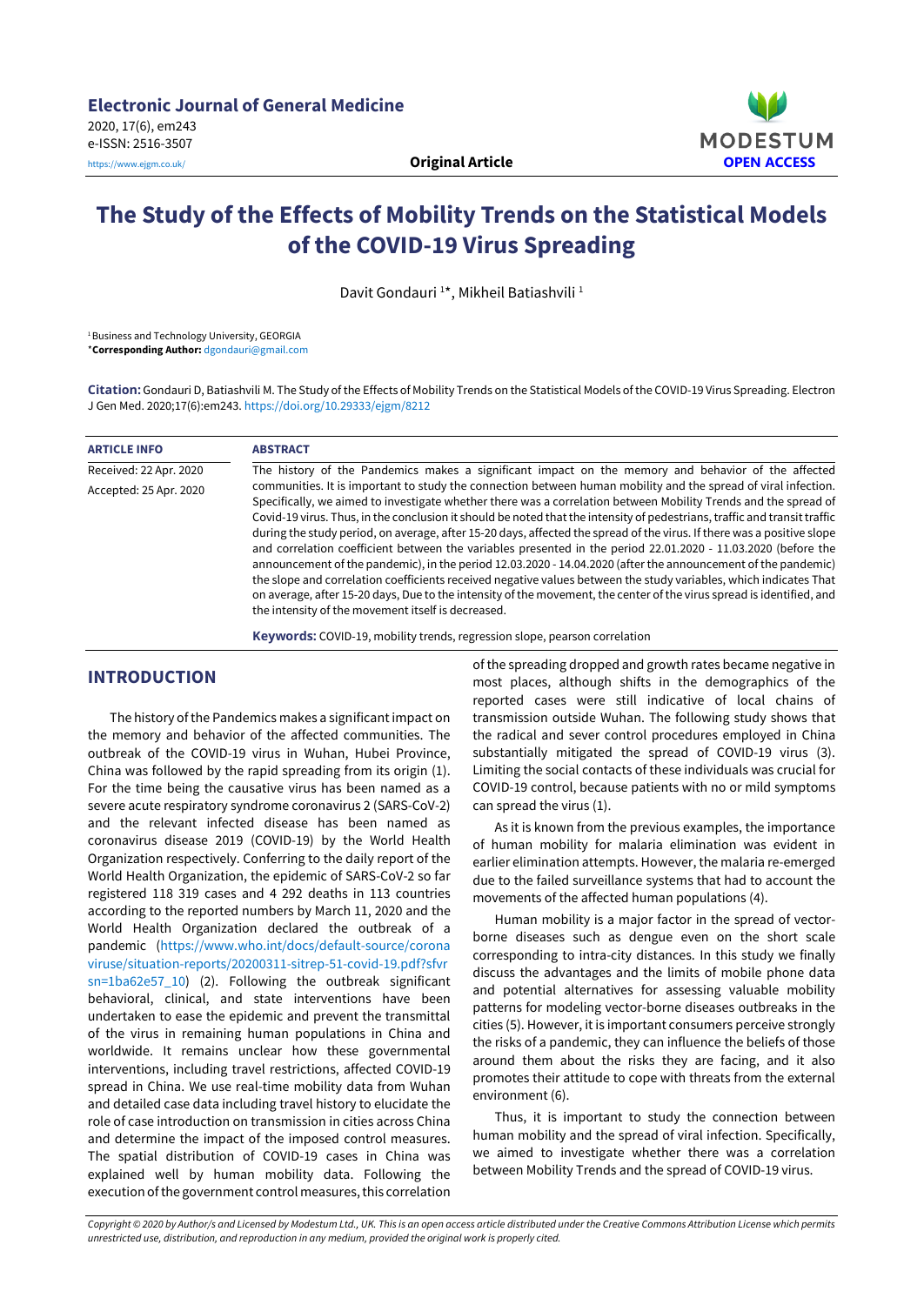#### **MATERIALS AND METHODS**

For this purpose, we used the Mobility Trends from the reports of the company Apple. The given reports are published daily and reflect requests for directions in Apple Maps. Privacy is one of our basic values, so the maps doesn't associate the user's data with the individual Apple ID, and Apple doesn't keep a history of where the user has been traveling. In many countries/regions and cities, relative traffic volume has increased since January 13<sup>th</sup>, consistent with the normal, seasonal usage of Apple Maps application. Day of week effects are important to normalize as the individual uses this data. Data that is sent from users' devices to the maps service is associated with random, rotating identifiers so Apple doesn't have a profile of individuals movements and its search history. Apple Maps has no demographic information about the application users, so any statements about the representativeness of the usage against the overall population cannot be made.

Data on confirmed cases of the COVID-19 virus transmission have been obtained from the World Health Organization's official daily reports. The data covers the number of people infected with COVID-19 virus since January 22 to April 14, 2020. As of January 22, there were 580 cases of reported infections, and as of April 14, the number reached 1 844 863, Including 71 779 Total confirmed cases.

We calculated the results, and analyzed the data using regression slope and Pearson correlation. The regression slope method implies how much of a second variable changes by 1% of one variable. We have observed the global impact of pedestrian, machine and transit traffic on the impact of the spread of the virus, in particular the 1% change in the cumulative number of confirmed infected cases. Correlation coefficients are scaled such that they range from  $-1$  to  $+1$ , where 0 indicates that there is no linear or monotonic association, and the relationship gets stronger and ultimately approaches a straight line (Pearson correlation) (7).

Pearson's product moment correlation coefficient is denoted as  $\varrho$  for a population parameter and as r for a sample statistic. It is used when both variables being studied are normally distributed. This coefficient is affected by extreme values, which may exaggerate or dampen the strength of relationship, and is therefore inappropriate when either or both variables are not normally distributed. For a correlation between variables x and y, the formula for calculating the sample Pearson's correlation coefficient is given by

$$
r=\dfrac{\displaystyle\sum_{i=1}^n(x_i-x)(y_i-y)}{\sqrt{\left[\displaystyle\sum_{i=1}^n\left(x_i-\bar{x}\right)^2\right]\left[\displaystyle\sum_{i=1}^n\left(y_i-\bar{y}\right)^2\right]}}
$$

where xi and yi are the values of x and y forthe ith individual (8). We even used the Pearson correlation to determine the correlation between Mobility Trends and the total amount of infection.

For the study purposed, we have also selected the 8 countries which as of date April 15, 2020, have the highest numbers of the confirmed cases of the Corona Virus. Those countries are: USA (Total confirmed cases – 578268), Spain (Total confirmed cases – 172541), Italy (Total confirmed cases – 162488), Germany (Total confirmed cases – 12758), France (Total confirmed cases – 102533), The United Kingdom (Total confirmed cases – 93877), Turkey (Total confirmed cases – 65111) and Belgium (Total confirmed cases – 31119). At the same time, the Mobility Trends of these countries were recorded by the Apple. We also selected one additional country - New Zealand, which was characterized by a reliable decrease in the spread of the virus (Total cases - 1386; Daily cases - 20; Total recovered cases - 728). The data covers the number of Mobility Trends from January 13 to April 14, 2020. The data were divided into two periods before the pandemic (before March 11, 2020) and after the pandemic. We calculated the slope, correlation, and determination coefficients between intensity of walking, driving, transit and the prevalence of the virus according to the data of the given countries from January 22 to March 11 and from March 11 to April 14.

Limitation of the study provided we considered only a linear relationship between the variables. Naturally there are other factors that influence the number of infected cases that we disregarded in the study.

### **RESULTS AND DISCUSSION**

The study is based on the COVID-19 statistical study based on Apple Maps data, which shows the movement of citizens by walking, by driving and transit as globally as in the following countries: USA, Italy, Spain, France, Germany, The United Kingdom, Belgium, Turkey, New Zealand.

• *Walking - the volume of the spread of the virus.* According to the statistical model, between January 22 and March 11, before the announcement of the pandemic, the slope between the number of pedestrians and the spread of the virus was 2.56%, which means that when the spread of the virus increased by 1%, the intensity of pedestrians increased. By 2.56%. As for March 12-April 14, Slope is already negative among the already mentioned variables - 2.61 times. The results already indicate that in the second phase of the virus spread (March 12 - April 14) in parallel with the 1% increase in the spread of the virus, the intensity of pedestrians decreased by 2.61 times. As for the correlation between the presented variables, it was -75% for the mentioned period, and its determination coefficient (R ^ 2) is 56.28.

• *Driving- the volume of the spread of the virus.* From January 22 until the announcement of the pandemic (March 11), the slope between the intensity of traffic and the extent of the spread of the virus was -1,156 times. This indicates that during this period, when the spread of the virus increased by 1%, the intensity of traffic increased by 1,156 times. As for March 12-April 14, Slope is already negative among the already mentioned variables - 2.61 times. In the second phase of the spread of the virus (March 12 - April 14) in parallel with the 1% increase in the spread of the virus, the intensity of traffic decreased by 3.18 times. As for the correlation between the presented variables for the mentioned period, it was -77.9%, and its determination coefficient (R ^ 2) is 60.69%.

• *Transit - the volume of the spread of the virus.* During the study it was identified that between the January 22 and March 11 (March 11), the intensity of transit traffic and the prevalence of the virus, the number of slips was 2.76. This data indicates that during this period, when the prevalence of the virus increased by 1%, the intensity of transit traffic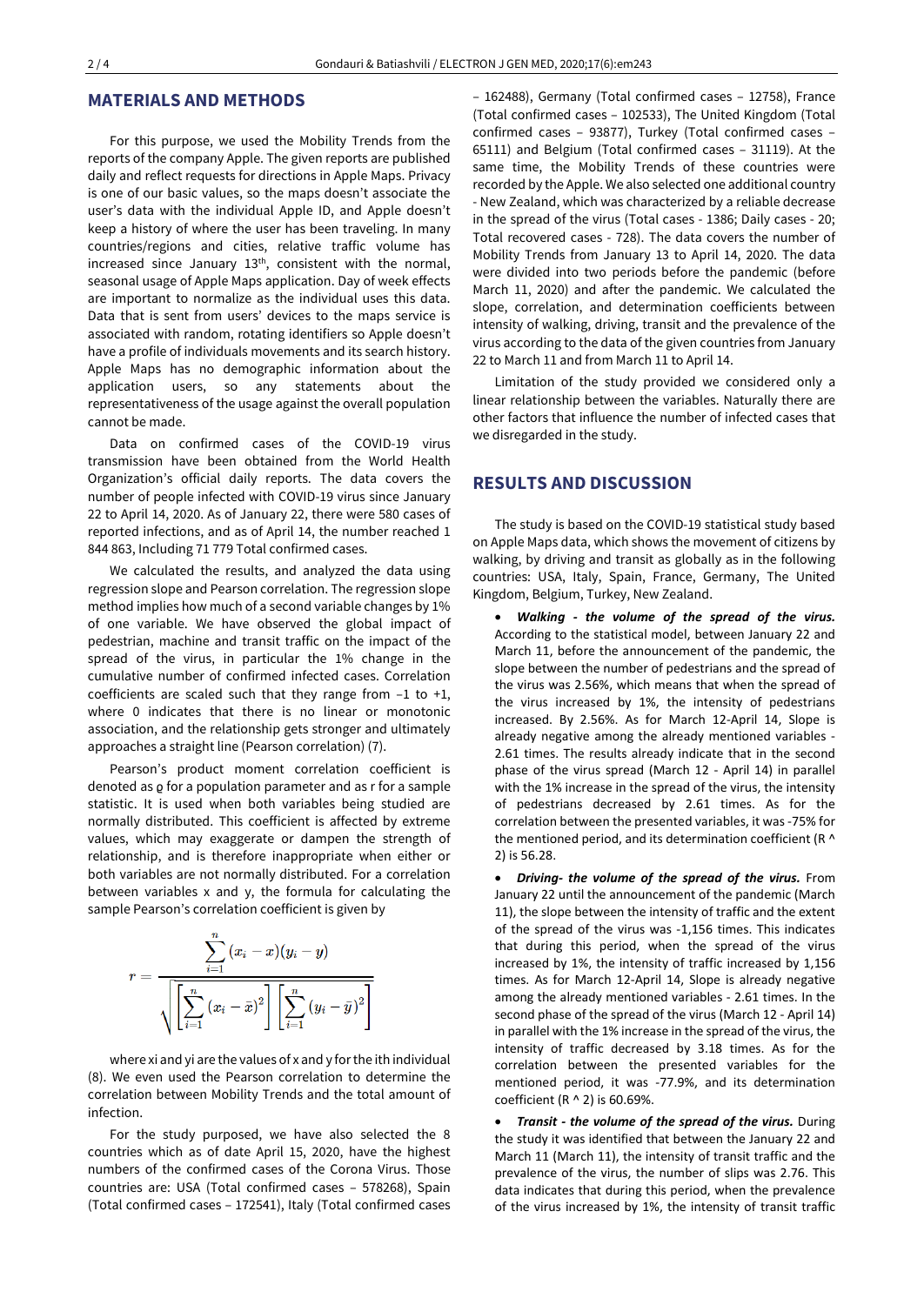

**Figure 1.** The cumulative number of globally confirmed cases of globally infected Covid-19 virus is given by day from January 22 to April 14; Graphically, the change in the number of pedestrians (Yellow columns), cars (Green columns), transit traffic (Red columns)

| Table 1. Slope, correlation and determination coefficients obtained by Apple Maps traffic intensity by the country |
|--------------------------------------------------------------------------------------------------------------------|
|--------------------------------------------------------------------------------------------------------------------|

| Country            | Date                    | <b>Slope Total Cases to</b> |          |          | <b>Correl Total Cases to</b> |          |          | $R^{\wedge}2$ |         |         |
|--------------------|-------------------------|-----------------------------|----------|----------|------------------------------|----------|----------|---------------|---------|---------|
|                    |                         | walking                     | driving  | transit  | walking                      | driving  | transit  | walking       | driving | transit |
| <b>USA</b>         | 22.01.2020-11.03.2020   | 1.040                       | 2.653    | $-1.415$ | $-0.608$                     | $-0.654$ | $-0.682$ | 0.370         | 0.427   | 0.465   |
|                    | 12.03.2020-14.04.2020   | $-6.099$                    | $-6.449$ | $-5.096$ |                              |          |          |               |         |         |
| <b>Spain</b>       | 22.01.2020-11.03.2020   | $-2.097$                    | $-5.102$ | 2.985    | $-0.706$                     | $-0.737$ | $-0.723$ | 0.499         | 0.543   | 0.523   |
|                    | 12.03.2020-14.04.2020   | $-1.564$                    | $-2.140$ | $-1.951$ |                              |          |          |               |         |         |
| <b>Italy</b>       | 22.01.2020-11.03.2020   | $-6.174$                    | $-8.074$ | $-6.297$ | $-0.720$                     | $-0.768$ | $-0.753$ | 0.518         | 0.589   | 0.567   |
|                    | 12.03.2020-14.04.2020   | $-0.783$                    | $-0.210$ | $-4.735$ |                              |          |          |               |         |         |
| France             | 22.01.2020-11.03.2020   | $-2.665$                    | $-5.698$ | 0.353    | $-0.729$                     | $-0.759$ | $-0.765$ | 0.532         | 0.576   | 0.585   |
|                    | 12.03.2020-14.04.2020   | $-1.581$                    | $-1.692$ | $-1.387$ |                              |          |          |               |         |         |
| Germany            | 22.01.2020-11.03.2020   | $-1.887$                    | $-7.095$ | 1.243    | $-0.597$                     | $-0.733$ | $-0.734$ | 0.356         | 0.537   | 0.538   |
|                    | 12.03.2020-14.04.2020   | $-1.498$                    | $-3.835$ | $-3.109$ |                              |          |          |               |         |         |
| UK                 | 22.01.2020-11.03.2020   | $-0.780$                    | $-1.823$ | $-7.831$ | $-0.638$                     | $-0.751$ | $-0.725$ | 0.407         | 0.564   | 0.525   |
|                    | 12.03.2020-14.04.2020   | $-3.561$                    | $-3.487$ | $-2.391$ |                              |          |          |               |         |         |
| <b>Belgium</b>     | 22.01.2020-11.03.2020   | $-2.623$                    | $-4.972$ | $-9.560$ | $-0.538$                     | $-0.676$ | $-0.693$ | 0.290         | 0.457   | 0.480   |
|                    | 12.03.2020-14.04.2020   | $-0.532$                    | $-2.966$ | $-2.499$ |                              |          |          |               |         |         |
| <b>New Zealand</b> | 28.02.2020 - 14.04.2020 | $-3.676$                    | $-2.635$ | $-2.421$ | $-0.831$                     | $-0.868$ | $-0.840$ | 0.690         | 0.753   | 0.705   |
| Turkey             | 28.02.2020 - 14.04.2020 | $-6.312$                    | $-6.547$ | 0.000    | $-0.617$                     | $-0.680$ | 0.000    | 0.380         | 0.462   | 0.000   |

increased 2.76 times during the given period. As for the March 12 - April 14, the slot is already negative - 2.45 times. In the second phase of the spread of the virus (March 12 - April 14), along with the 1% increase in the spread of the virus, the intensity of transit traffic decreased by 2.45 times. As for the correlation between the presented variables for the mentioned period, it was -78.2%, with its determination coefficient ( $R \wedge 2$ ) is 61.12%.

**Table 1** shows the slope, correlation, and determination coefficients between pedestrians, traffic, transit intensity, and the prevalence of the virus by countries from January 22 to March 22 (March 11) and March 12 to April 14.

**Table 1** shows that the slope and correlation coefficients are both positive and negative. From 22.01.2020 to 14.04.2020, the maximum value of the positive slope coefficient between the US pedestrian traffic (1.04 times) and the intensity of traffic (2,653 times) and the prevalence of the virus. And Spain has the highest positive ratio between the intensity of transit traffic and the spread of the virus in Spain (2,985 times). 22.01.2020 - 14.04.2020 The maximum value of the negative slope coefficient is between Turkey in terms of pedestrian traffic (- 6,312 times), Italy - in terms of traffic intensity (-8,074 times) and the prevalence of the virus. And the highest negative ratio between the transit traffic intensity and the prevalence of the virus in Belgium (-9.560 times).

During this period, the correlation coefficient in all presented directions is negative. New Zealand has the highest negative correlation between pedestrians (-83.07%), vehicle traffic intensity (86.8%) and the prevalence of the virus. Therefore, their determination coefficient (R  $\land$  2) was 69.01% and 75.34%, respectively.

## **CONCLUSION**

Social distancing and lock down will benefit the local and international community. Moreover, it has been suggested that evacuations may contribute to the international spread of a highly contagious disease of pandemic potential (9). Also to be considered, significant disparities in social determinants of health exist between the rural and urban areas. They are likely to increase mortality rate to COVID-19 if the disease reaches the